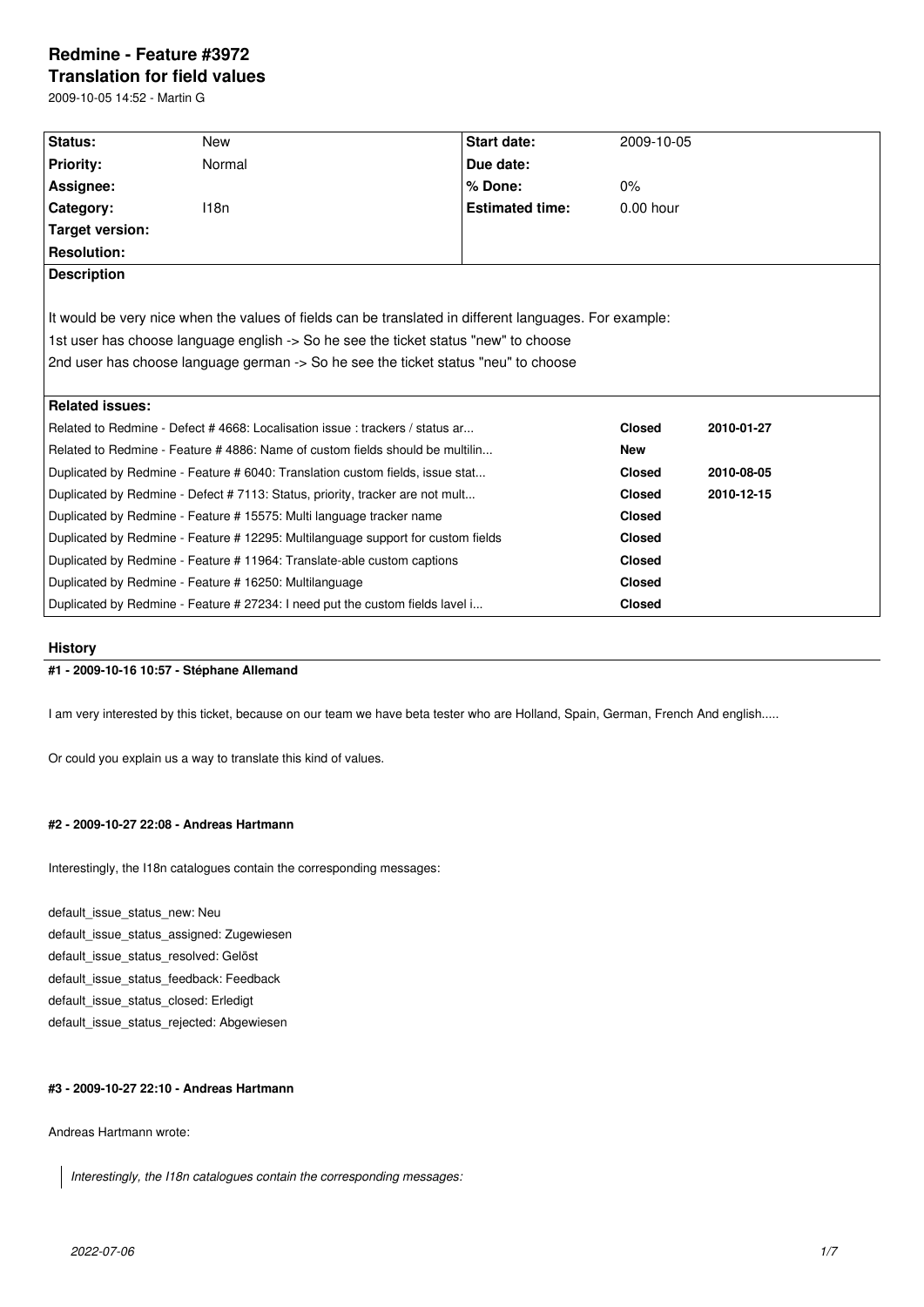an extra column to determine if the status name is an i18n key, i.e. should be translated, or is a user-defined name.

#### **#4 - 2010-11-29 20:36 - Jean-Philippe Lang**

*- Category changed from Translations to I18n*

*- Assignee deleted (Azamat Hackimov)*

# **#5 - 2011-02-24 08:40 - Luis Serrano Aranda**

This plugin makes the translation and works http://ociotec.com/redmine/projects/localizable

### **#6 - 2011-02-24 16:31 - Martin G**

Luis Serrano Aranda wrote:

*This plugin makes the translation and works http://ociotec.com/redmine/projects/localizable*

Thank you for this info. It works perfect!

#### **#7 - 2013-02-18 11:17 - Artur M**

Martin G wrote:

*Luis Serrano Aranda wrote:*

*This plugin makes the translation and works http://ociotec.com/redmine/projects/localizable*

*Thank you for this info. It works perfect!*

Not available for Redmine 2.\*

### **#8 - 2013-02-19 07:49 - Martin G**

*- File localizable.zip added*

This one will work with 2.2.x

### **#9 - 2013-07-31 13:31 - Olivier Houdas**

I could not make it work on Redmine 2.3.1.stable :

- first, I got an error in app/views/settings/\_localizable.html.erb, line 54: {:name => "enumeration", :objects => Enumeration.find(:all, :conditions => "project\_id IS NULL").sort{|a, b| a.type.downcase <=> b.type.downcase}

because it does not like to have "type" as a column name

- second, it could not find en.general\_lang\_name

 - third, when I translated some strings, it put all my "localized" pages in error, and i the log, I found "ActionView::Template::Error (translation missing: en.date.formats.default):"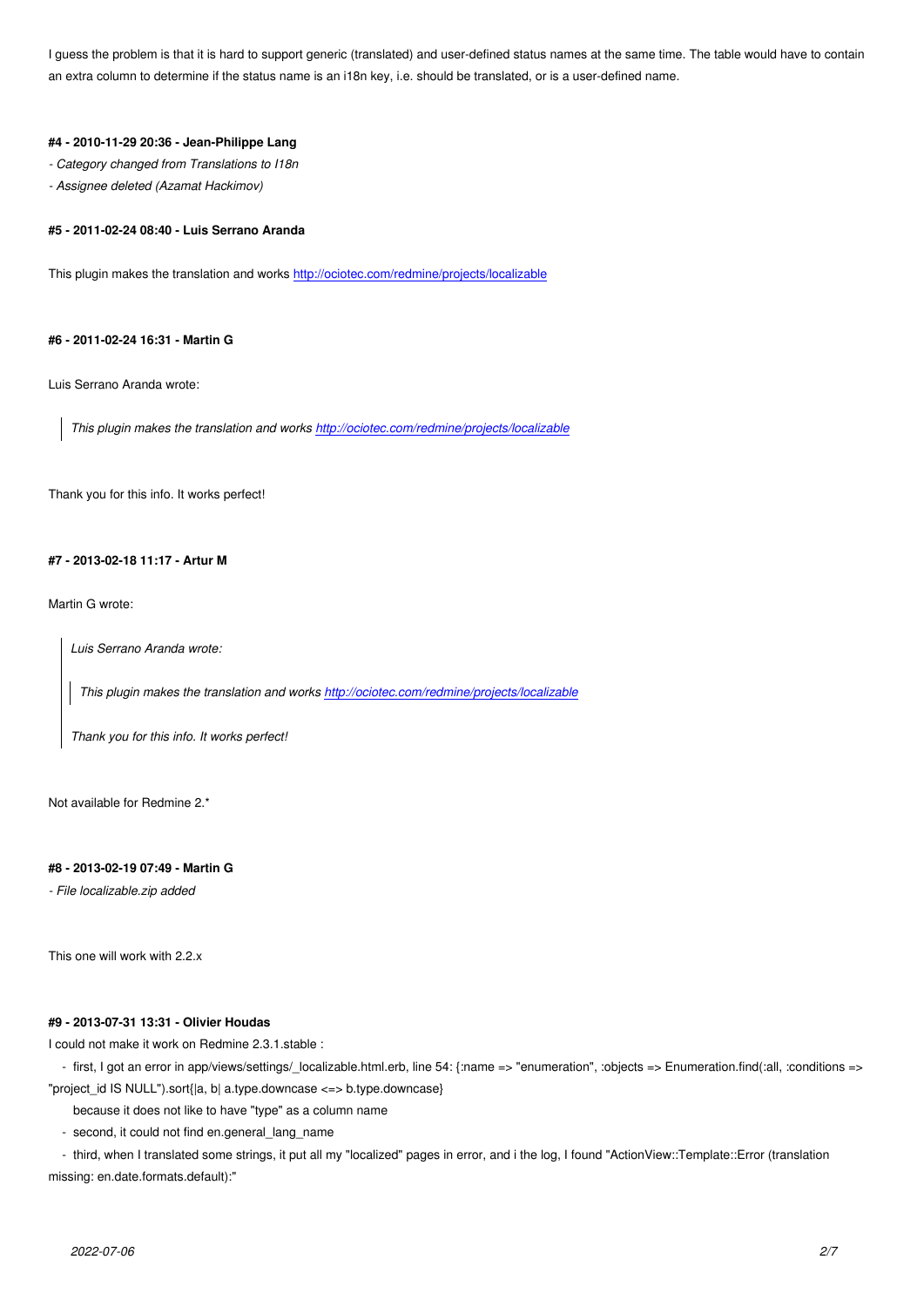Anyway, I think Redmine should not need a plugin for providing a way to localize custom value names.

# **#10 - 2013-10-17 14:48 - Bruno Medeiros**

I would be very happy to see this implemented.

### **#11 - 2013-11-18 21:06 - Maxim Krušina**

+1

#### **#12 - 2013-11-19 14:07 - Olivier Houdas**

Update: I finally have gotten it to work with the files attached. We're now using Redmine 2.3.3-stable. The first issues I faced were probably caused by another plugin (wrong translation file headers resulting in random errors).

# **#13 - 2013-12-02 04:33 - Toshi MARUYAMA**

*- Duplicated by Feature #15575: Multi language tracker name added*

# **#14 - 2014-09-23 11:38 - Kevin Palm**

 $+1$ 

### **#15 - 2014-10-14 11:29 - Fabian Strasser**

Please make this more important. There are many tickets out there that aim at the same problem all over Redmine, yet nothing seems to be considered. Why? This would enrich this great piece of software another great deal!

Tickets related to this issue:

| #4668  |  |  |  |
|--------|--|--|--|
| #4844  |  |  |  |
| #4886  |  |  |  |
| #5523  |  |  |  |
| #5990  |  |  |  |
| #6040  |  |  |  |
| #7113  |  |  |  |
| #8058  |  |  |  |
| #12295 |  |  |  |
| #15575 |  |  |  |
|        |  |  |  |

and possibly many more. Yes, there are duplicates, but those only show that this is important to the users!

# **#16 - 2014-11-13 02:10 - Toshi MARUYAMA**

*- Related to deleted (Feature #12295: Multilanguage support for custom fields)*

### **#17 - 2014-11-13 02:11 - Toshi MARUYAMA**

*- Duplicated by Feature #12295: Multilanguage support for custom fields added*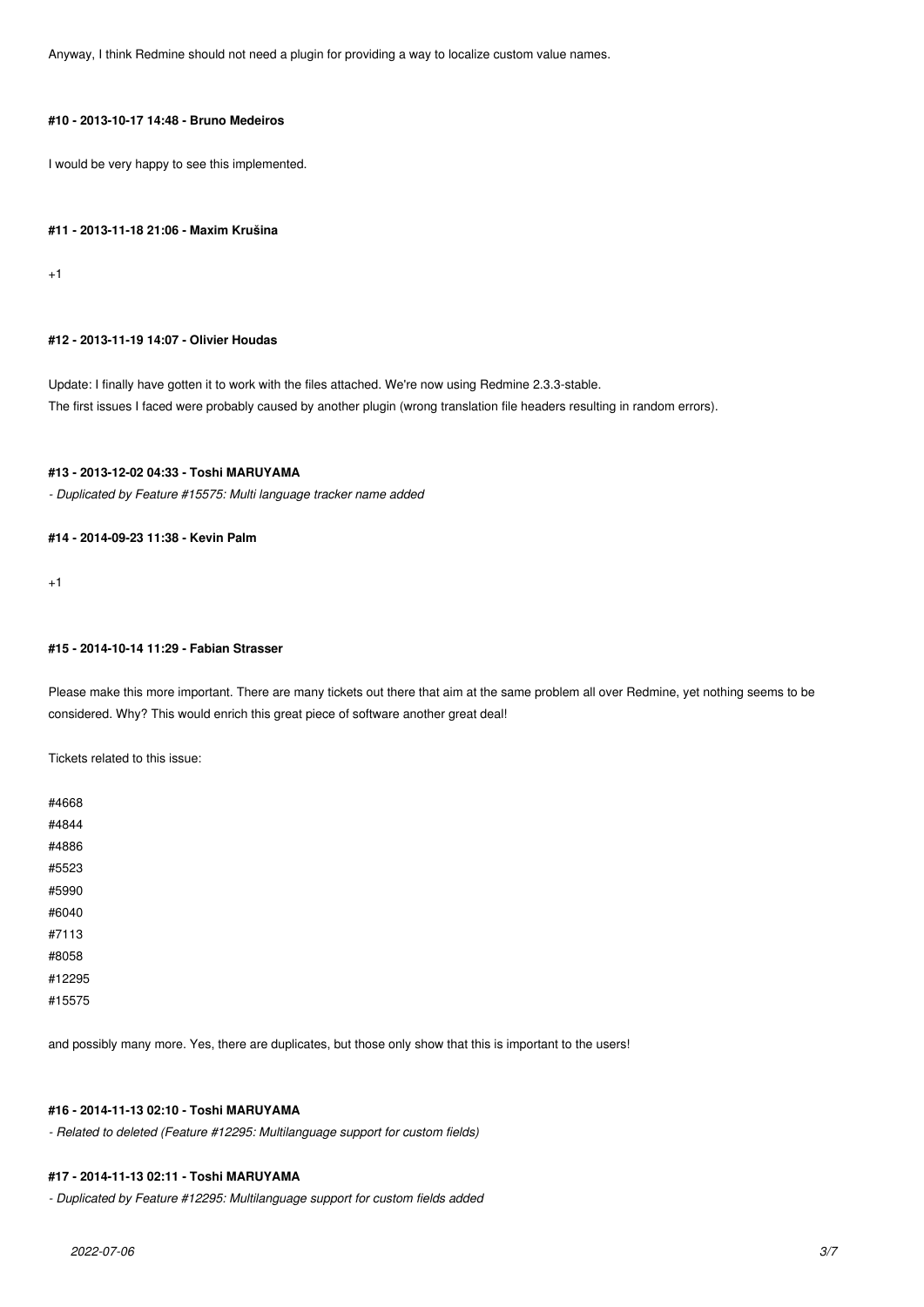A general method to support multilingual custom fields (as in #4886) would be very worthfull! (e.g. for PDF exports in the requiered language)

### **#19 - 2015-02-03 14:43 - dominik ch**

+1

why is such important feature missing? :(

### **#20 - 2015-02-27 22:08 - Maxim Krušina**

+1

#### **#21 - 2015-04-10 11:17 - Slawomir CALUCH**

+1

Surprisingly this is an important issue for some users.

I have non english users who are completely lost with the interface due to non obvious english trackers and custom fields.

Any news on translatable tracker and custom fields?

### **#22 - 2015-05-08 18:38 - Daniel Tamajon**

Has anyone tested the localizable project referenced on #8 (http://www.redmine.org/plugins/localizable) on 2.6.x version? I don't get it working.

### **#23 - 2015-05-08 19:01 - Daniel Tamajon**

Sorry... I didn't installed properly... just my fault.

#### **#24 - 2015-05-09 10:03 - Olivier Houdas**

*- File localizable-Rails-4.2.patch added*

And if someone wants to use it with Redmine 3.0 (-> Rails 4.2), here is a patch to apply (5 lines changed in one file).

### **#25 - 2016-02-03 13:47 - Florian ROBERT**

+1

**#26 - 2016-02-18 12:20 - Anton Jakimovic**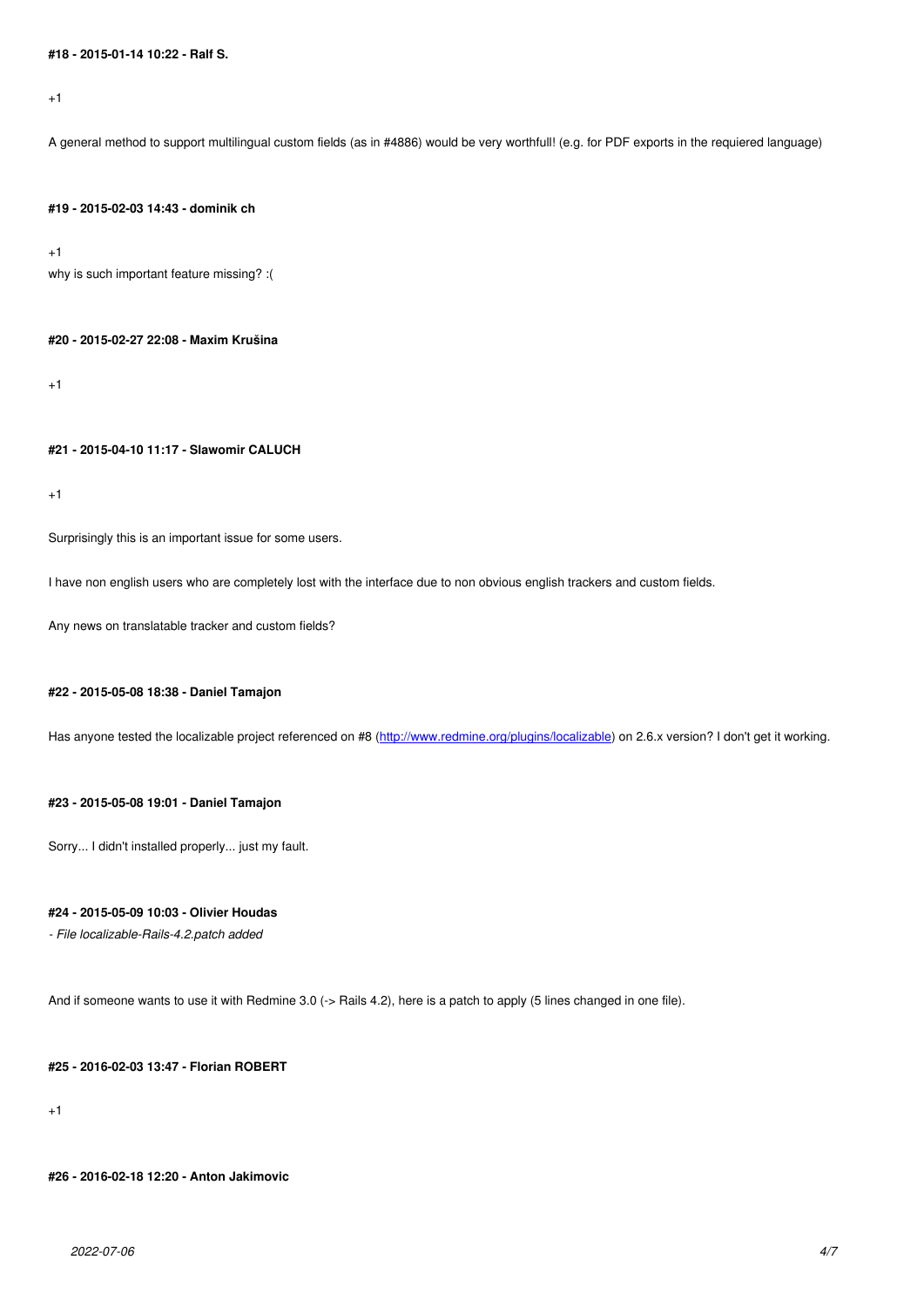# **#27 - 2017-01-17 02:03 - Shinji Tamura**

+1

This is very useful plugin. But this plugin can't translate list values of custom field. Do you know any plugin be able to translate list values of custom field?

### **#28 - 2017-01-17 02:13 - Go MAEDA**

*- Duplicated by Feature #11964: Translate-able custom captions added*

# **#29 - 2017-01-17 02:20 - Go MAEDA**

*- Duplicated by Feature #16250: Multilanguage added*

# **#30 - 2017-09-14 19:07 - Ilya Ternovoy**

Our team now facing the same problem.

At least would be great to make an opportunity to translate next fields:

- 1. priority
- 2. statuses
- 3. actions

Now all fields in Russian, but we need to give access to our redmine for our US customer

UPD: It seems like http://www.redmine.org/plugins/localizable works great! I have redmine 3.3. Steps:

- 1. Download last version from https://redmine.ociotec.com/projects/localizable/files.
- 2. Unzip on your [Redmine folder /plugins.](http://www.redmine.org/plugins/localizable)
- 3. Rename the folder from localizable.x.y.z to localizable.
- 4. No migration is needed.
- 5. Restart you Redmine.
- 6. Once installed, go to Administration, plugins and click on Configuration link on this plugin.
- 7. Choose necessary languages and press apply, then put the translations in text fields.

### **#31 - 2017-10-20 06:38 - Toshi MARUYAMA**

*- Duplicated by Feature #27234: I need put the custom fields lavel in multiple language added*

# **#32 - 2019-03-27 13:37 - Oliver Maye**

 $+1$ 

# **#33 - 2019-08-21 14:16 - Aleksandar Pavic**

Preferably this should be built-in feature..

+1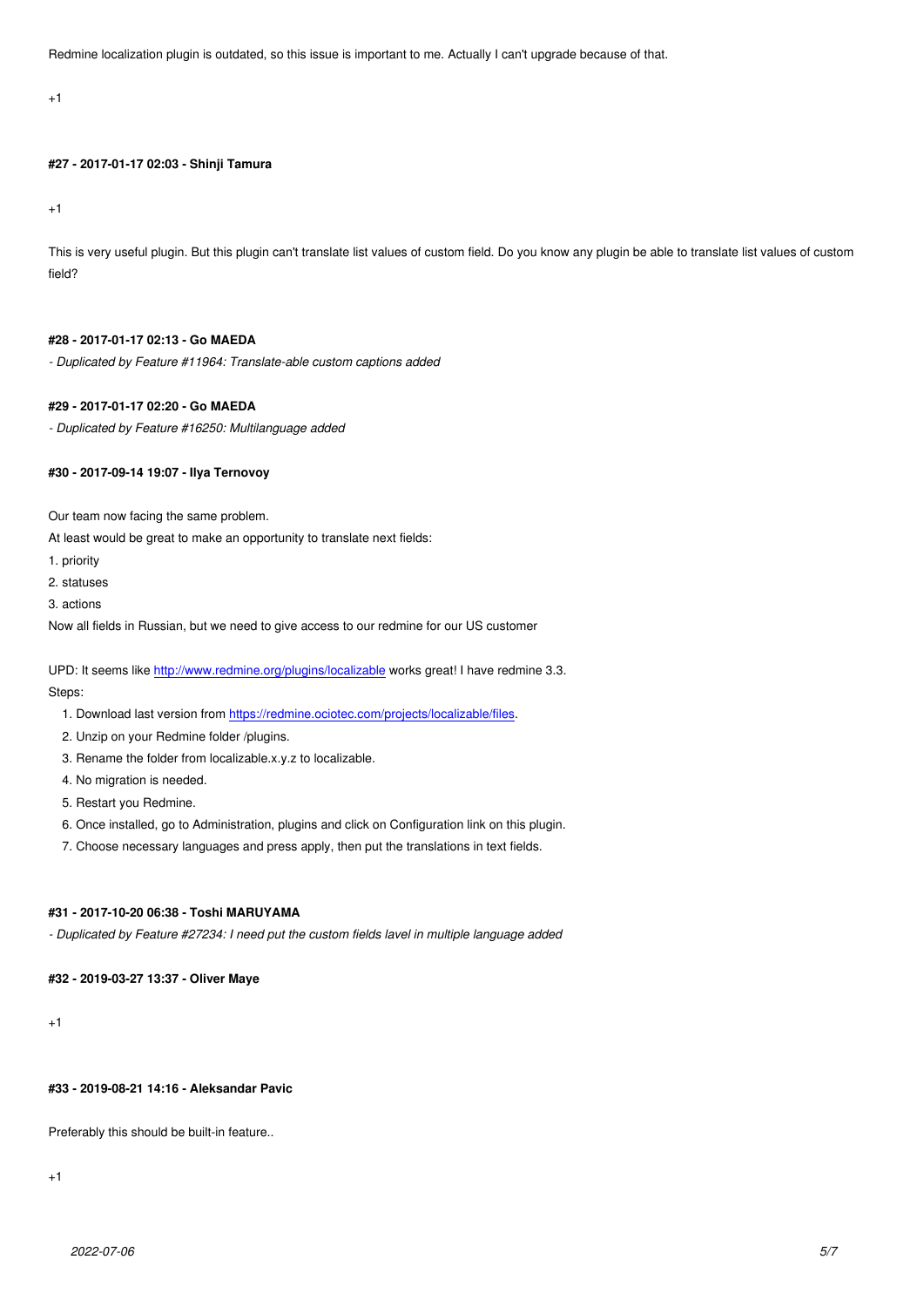In order to make it work with Redmine 4, (localizable 0.4.0) you must lock i18n gem to 0.7.0 instead of 1.6 which got installed in my case...

### **#34 - 2019-11-21 12:08 - Eugene Smirnov**

Wery nice!

+1

Don't work in Redmine 4.0.5. (Translate Russian to English)

### **#35 - 2020-06-12 03:28 - Lucky Boy**

https://github.com/Luckyvb/redmine\_localizable/tree/master work on 4.1.1

# **[#36 - 2020-07-21 10:45 - Veniamin Shustorovich](https://github.com/Luckyvb/redmine_localizable/tree/master)**

Lucky Boy wrote:

*https://github.com/Luckyvb/redmine\_localizable/tree/master work on 4.1.1*

It's [not available right now :\( Is there similar plugin or, maybe, su](https://github.com/Luckyvb/redmine_localizable/tree/master)pported fork?

### **#37 - 2020-10-08 06:10 - David Lesieur**

This one appears to work with Redmine 4.1 (and with the i18n 1.6 gem): https://github.com/southbridgeio/localizable

In my preliminary tests, having configured English as the primary language, it has allowed me to translate the names of trackers, issue statuses, custom fields, and roles.

# **#38 - 2020-12-24 10:44 - Sunding Wei**

David Lesieur wrote:

*This one appears to work with Redmine 4.1 (and with the i18n 1.6 gem): https://github.com/southbridgeio/localizable*

*In my preliminary tests, having configured English as the primary language, it has allowed me to translate the names of trackers, issue statuses, custom fields, and roles.*

Fixed error with redmine 4.x

ActionView::Template::Error (can't modify frozen String: ""):

93: <%- @settings["locales\_to\_translate"].each do |locale| -%>